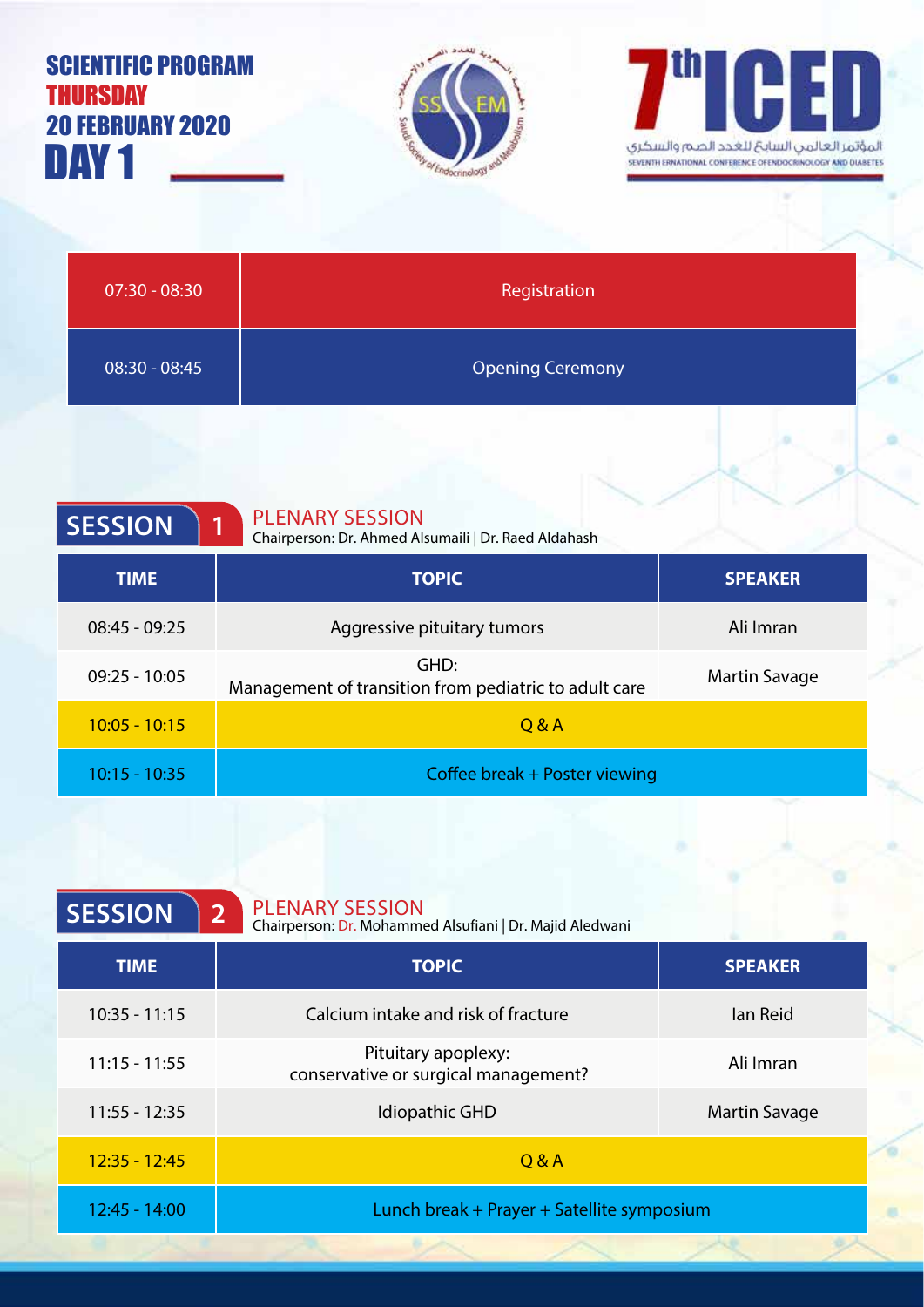## $DM1$   $-$ SCIENTIFIC PROGRAM **THURSDAY** 20 FEBRUARY 2020





| <b>SESSION</b>  | <b>PLENARY LECTURES</b><br>$\overline{3}$<br>Chairperson: Dr. Mohamed Aldaweesh   Dr. Mona Fouda |                |
|-----------------|--------------------------------------------------------------------------------------------------|----------------|
| <b>TIME</b>     | <b>TOPIC</b>                                                                                     | <b>SPEAKER</b> |
| 14:00 - 14:40   | Role of anabolic therapy in osteoporosis management                                              | lan Reid       |
| 14:40 - 15:20   | Diagnosis and management of cortisol deficiency in<br>qlucorticoid treated patients?             | Ali Imran      |
| $15:20 - 15:30$ | 0 & A                                                                                            |                |
| 15:30 - 15:45   | <b>Coffee break</b>                                                                              |                |

| <b>PLENARY LECTURES</b><br><b>SESSION</b><br>4<br>Chairperson: Dr. Abdulrahman Almagamsi   Dr. Mohammed Abdul Jabar |                                            |                      |
|---------------------------------------------------------------------------------------------------------------------|--------------------------------------------|----------------------|
| <b>TIME</b>                                                                                                         | <b>TOPIC</b>                               | <b>SPEAKER</b>       |
| $15:45 - 16:15$                                                                                                     | Up-date on GH insensitivity disorders      | <b>Martin Savage</b> |
| $16:15 - 17:00$                                                                                                     | Update on management of hypoparathyroidism | lan Reid             |
| $17:00 - 17:15$                                                                                                     | Q & A                                      |                      |
|                                                                                                                     |                                            |                      |

Closing remarks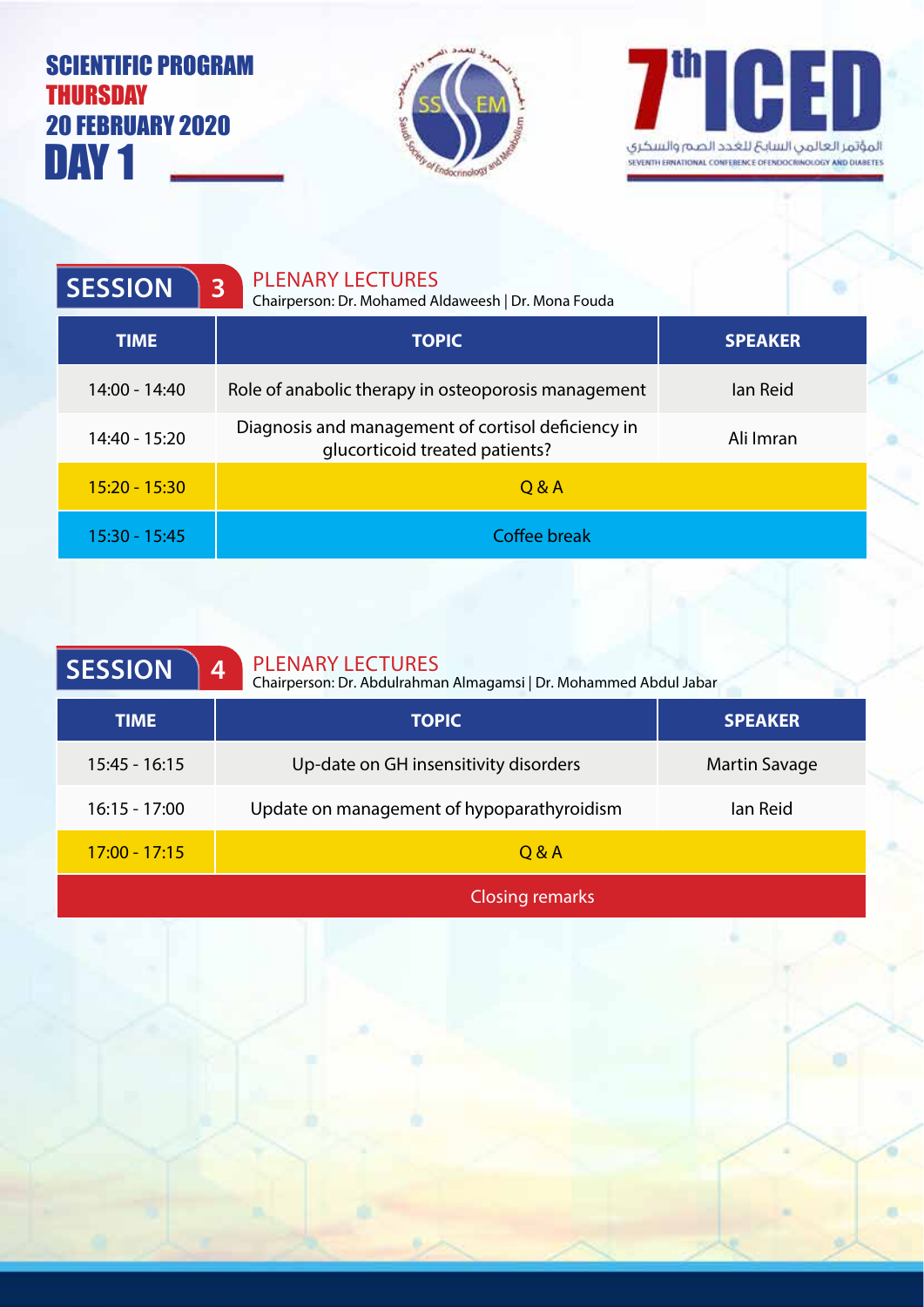## DAY 2 . SCIENTIFIC PROGRAM **FRIDAY** 21 FEBRUARY 2020





| <b>SESSION</b>  | <b>PLENARY LECTURES</b><br>5<br>Chairperson: Dr. Tariq Nasir   Dr. Tawfik A. M. Khoja |                       |
|-----------------|---------------------------------------------------------------------------------------|-----------------------|
| <b>TIME</b>     | <b>TOPIC</b>                                                                          | <b>SPEAKER</b>        |
| $09:00 - 09:40$ | Diabetes medications & cardiovascular outcome<br>(CVOC)                               | Kamlesh Khunti        |
| $09:40 - 10:20$ | What is New in Anabolic Steroid and SARMS Abuse?                                      | <b>Richard Auchus</b> |
| $10:20 - 11:00$ | Global trends in hypoglycemia                                                         | Kamlesh Khunti        |
| $11:00 - 11:15$ | Q & A                                                                                 |                       |
| $11:15 - 13:30$ | Lunch break + Friday Prayer                                                           |                       |
| 12:30 - 13:30   | Satellite symposium                                                                   |                       |

| <b>ORAL ABSTRACTS</b><br>$\overline{6}$                                                                                                                       |                                                   |
|---------------------------------------------------------------------------------------------------------------------------------------------------------------|---------------------------------------------------|
| <b>TOPIC</b>                                                                                                                                                  | <b>SPEAKER</b>                                    |
| Title short-term therapy of recombinant human growth<br>Hormone in children with hypoparathyroidism, retardation<br>in growth and dysmorphism syndrome (HRDS) | Renad<br>Abdelnabi                                |
| Evaluation of the effect of mesenchymal stem cell on<br>the thyroid gland of diabetic rats: a histological and<br>biochemical study                           | Shaimaa<br>Mohamed                                |
| Case report a novel mutation in gpihbp1 causing type 1<br>hyperlipoproteinemia in patient with recurrent pancreatitis                                         | Abdullah<br>Mohammed<br>Kariry                    |
| Assessing the accuracy of different glucometers based on<br>the reference method                                                                              | Reem Jalal<br>Alshareef                           |
| Clinical features and therapeutic outcomes of patients with<br>acromegaly in Saudi Arabia; a retrospective analysis                                           | Mohammad<br>Maswood<br>Ahmad                      |
| Cardiovascular profile of patients with type 2 diabetes                                                                                                       | Joel Rudy M.<br>Ekoundzola                        |
|                                                                                                                                                               | Chairperson: Prof. Assim Alfadda   Dr. Aus Alzaid |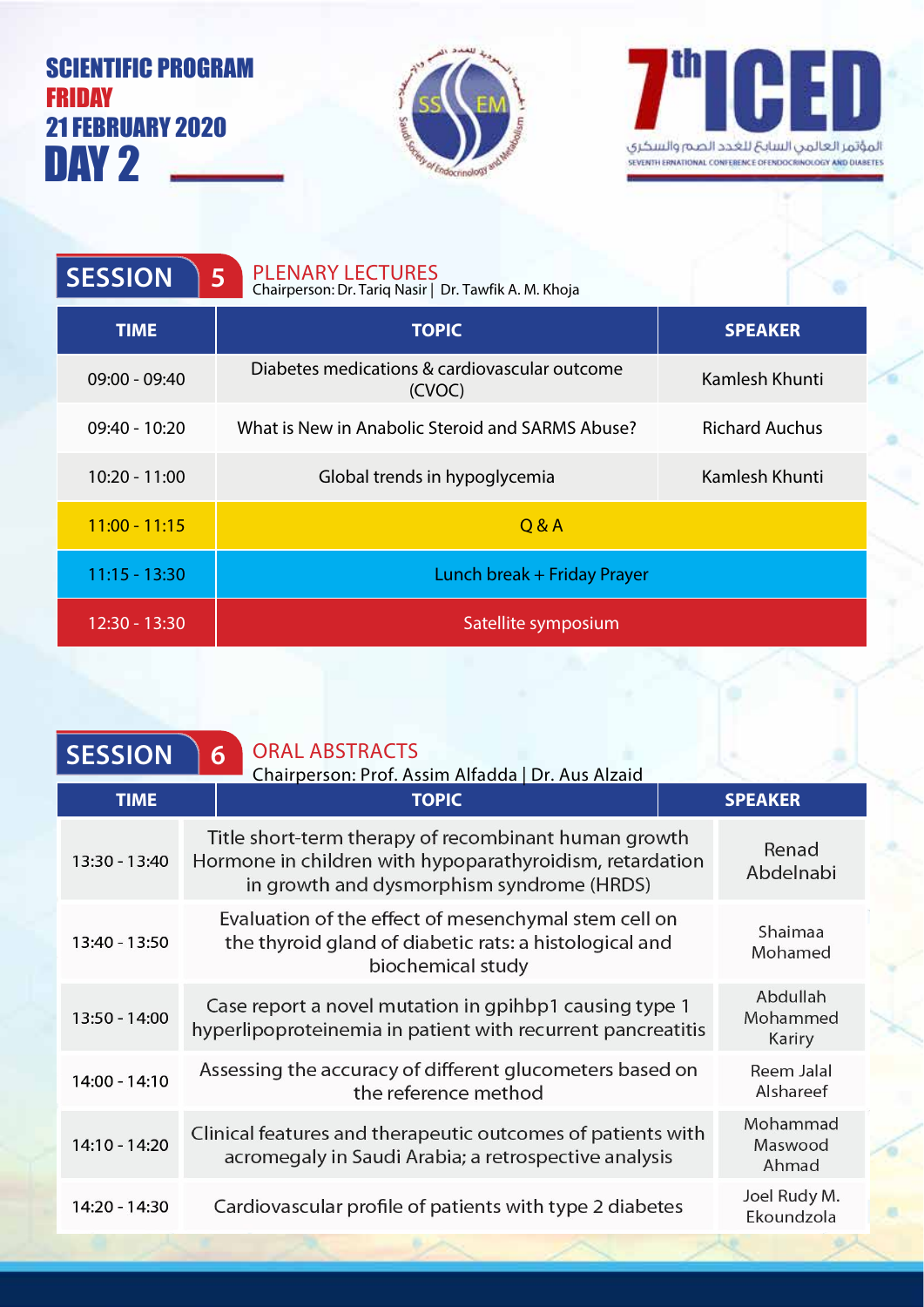## DAY 2 SCIENTIFIC PROGRAM FRIDAY 21 FEBRUARY 2020





| <b>SESSION</b><br>7 | <b>TRACK 1: ADULT</b><br>Chairperson: Prof. Assim Alfadda   Dr. Aus Alzaid |                       |
|---------------------|----------------------------------------------------------------------------|-----------------------|
| <b>TIME</b>         | <b>TOPIC</b>                                                               | <b>SPEAKER</b>        |
| $14:30 - 15:10$     | Adrenal Imaging                                                            | <b>Richard Auchus</b> |
| $15:10 - 15:25$     | Coffee break                                                               |                       |
| $15:25 - 16:05$     | Therapeutic Inertia in type 2 DM                                           | Kamlesh Khunti        |
| $16:05 - 16:45$     | Neuroendocrine Imaging                                                     | <b>Richard Auchus</b> |
| $16:45 - 17:00$     | Q & A                                                                      |                       |

| <b>SESSION</b>  | <b>TRACK2: PEADS</b><br>8<br>Chairperson: Dr. Abdulmajeed Alsubaihin   Dr. Ahlam Alotaibi |                         |
|-----------------|-------------------------------------------------------------------------------------------|-------------------------|
| <b>TIME</b>     | <b>TOPIC</b>                                                                              | <b>SPEAKER</b>          |
| 14:30 - 15:00   | <b>Monogenic Obesity</b>                                                                  | Angham Almutair         |
| $15:00 - 15:15$ | <b>Coffee break</b>                                                                       |                         |
| $15:15 - 15:45$ | <b>Short Stature</b>                                                                      | <b>Abdullah Alfaris</b> |
| $15:45 - 16:15$ | Approach to rickets                                                                       | Afaf Alsagheir          |
| $16:15 - 16:30$ | Q & A                                                                                     |                         |
|                 | <b>Closing remarks</b>                                                                    |                         |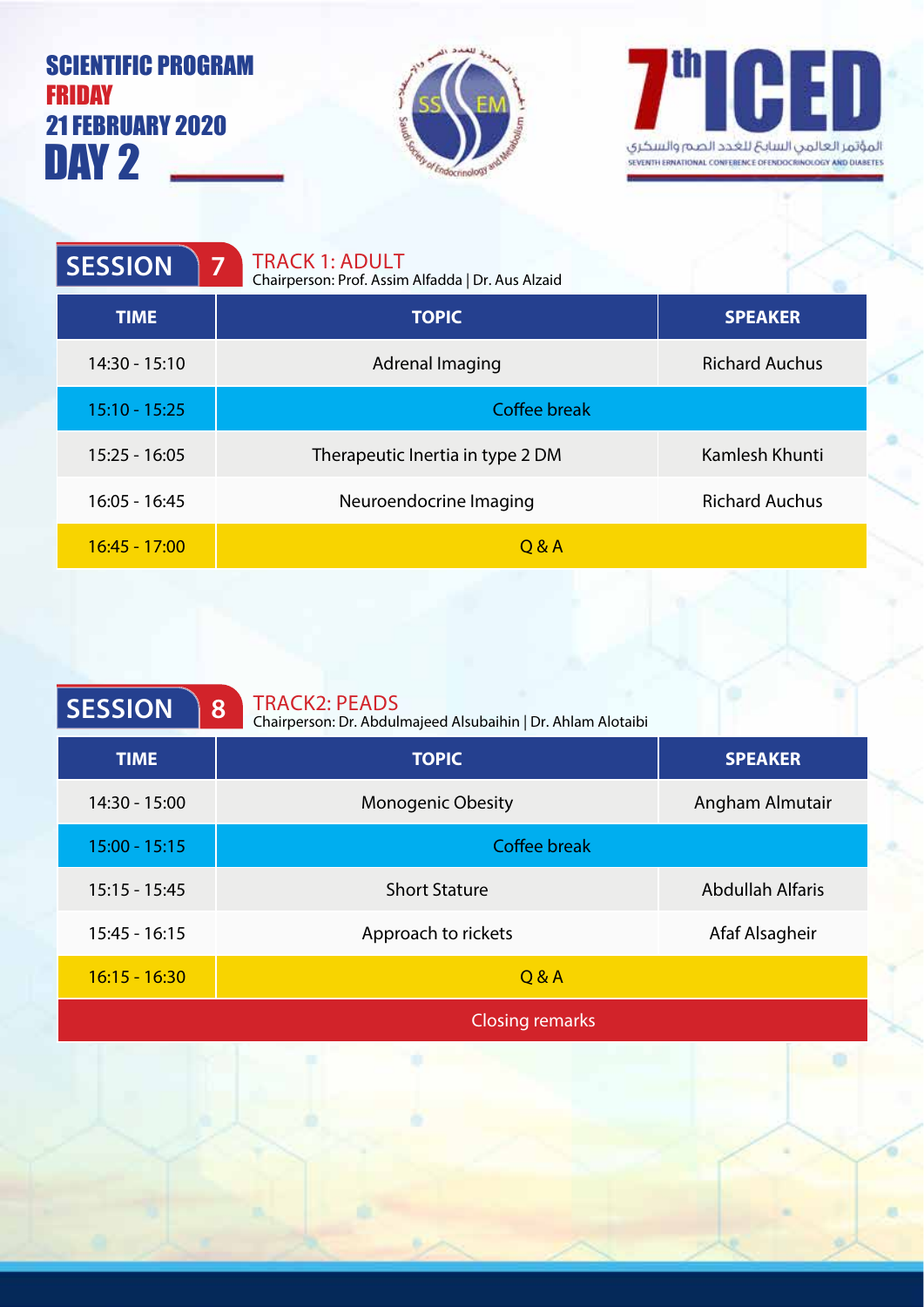## DAY 3 SCIENTIFIC PROGRAM **THURSDAY** 22 FEBRUARY 2020





| <b>SESSION</b>  | <b>PLENARY LECTURES</b><br>9<br>Chairperson: Dr. Eman Madani   Dr. Moaber Mahrazi |                      |
|-----------------|-----------------------------------------------------------------------------------|----------------------|
| <b>TIME</b>     | <b>TOPIC</b>                                                                      | <b>SPEAKER</b>       |
| $08:15 - 08:50$ | Thyroid cancer in Saudi Arabia: from Bench to Bedside                             | Ali Alzahrani        |
| $08:50 - 09:25$ | Role for non-statin based treatments in dyslipidaemia                             | <b>Raul Santos</b>   |
| $09:25 - 10:05$ | Bone health after bariatric surgery                                               | <b>Riad Sulimani</b> |
| $10:05 - 10:15$ | $Q$ &A                                                                            |                      |
| $10:15 - 10:30$ | <b>Coffee Break</b>                                                               |                      |

| <b>SESSION</b> | 10 | <b>PLENARY LECTURES</b>   |
|----------------|----|---------------------------|
|                |    | Chairnerson: Dr. Muhammad |

Chairperson: Dr. Muhammad Mujammami | Dr. Abdulraouf Almahfouz

| <b>TIME</b>     | <b>TOPIC</b>                                                                   | <b>SPEAKER</b>     |
|-----------------|--------------------------------------------------------------------------------|--------------------|
| $10:30 - 11:10$ | Management of hyperlipidemia in pregnancy                                      | <b>Raul Santos</b> |
| $11:10 - 11:40$ | Approach to weight regain post bariatric surgery                               | Nisreen AlFaris    |
| $11:40 - 12:20$ | Pheochromocytoma/Paragangliomas: ever fascinating<br>Ali Alzahrani<br>syndroms |                    |
| $12:20 - 12:30$ | O & A                                                                          |                    |
| 12:00 - 13:30   | Lunch break + Prayer + Satellite symposium                                     |                    |

| PLENARY LECTURE<br>Chairperson: Dr. Ahmad Alenazi   Dr. Rahmah Alasmari |                    |
|-------------------------------------------------------------------------|--------------------|
| <b>TOPIC</b>                                                            | <b>SPEAKER</b>     |
| Pediatric familial hypercholesterolemia                                 | <b>Raul Santos</b> |
| Precision medicine in obesity management                                | Nisreen AlFaris    |
|                                                                         | 11                 |